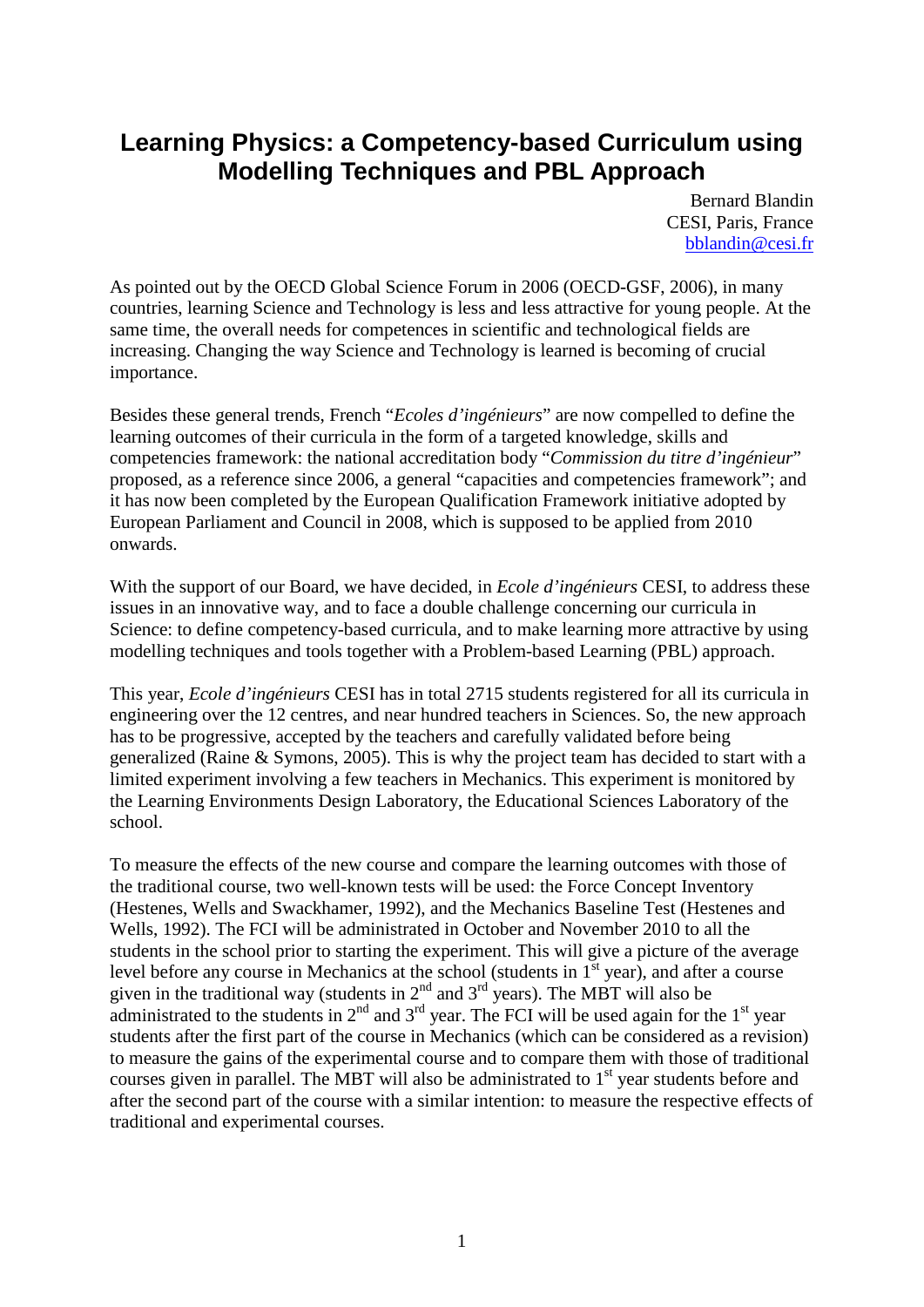This presentation will focus on the methodology used to design the experimental curriculum in Mechanics and will provide some detailed examples of learning situations and problems designed in order to acquire given competencies.

## **Our competencies framework for sciences**

Within the scope of this project, "competency" has been defined as the ability to use cognitive resources (knowledge), operative resources (skills, competencies) and monitoring indicators, in a given situation (context), to achieve specific outcomes (expressed by the progressive form of a verb, followed by a direct object) (Fig 1). Such a definition is recursive, since a competency can also use another competency as a resource, as shown by the general diagram transcribing our understanding of the competencies required by the "*Commission du titre d'ingénieur*" for sciences, our proposed competency framework for sciences (Fig. 2).



Figure 1: Definition of a competency

The core competency of our competency framework for sciences is "Mobilizing fundamental sciences resources" to help find solutions to problems in various fields of engineering. This competency describes the ability for an engineer to use scientific concepts and principles and to apply them correctly to solve specific problems. It uses 3 "companion" competencies:

- "Using a way of reasoning appropriate to the problem to resolve", because the ability to select the right way of reasoning about a specific problem facilitates the search of a solution, and we know that students frequently have "misconceptions" in physics, which need to be identified and corrected<sup>[1](#page-1-0)</sup>;
- "Using tools and procedures", because tools and in particular software tools are more and more necessary in engineering and sciences, in particular with the development of Simulation-Based Engineering Science (NSF, 2006; WTEC, 2009);
- "Collecting and interpreting data", because this ability facilitates the control of the correctness of the way of reasoning, in particular when the "functional dependency of variables" is mastered (Viennot, 1992).

<span id="page-1-0"></span> $1$  Many research works have been done throughout the world about these misconceptions, and it would be difficult to cite here all these works. I will just mention the work done in the USA by David Hestenes and his colleagues (Hestenes, Wells & Swackhamer, 1992; Hestenes & Wells, 1992; Horton, 2007), and in France by Laurence Viennot and her team (Viennot, 1979; 1992; Closset, 1983; 1992; Rozier, 1988), and the "Conceptual and Reasoning Difficulties in Science" website [\(http://www.card.unp.ac.za/home.asp\)](http://www.card.unp.ac.za/home.asp) which allow researchers worldwide to share their findings in this domain.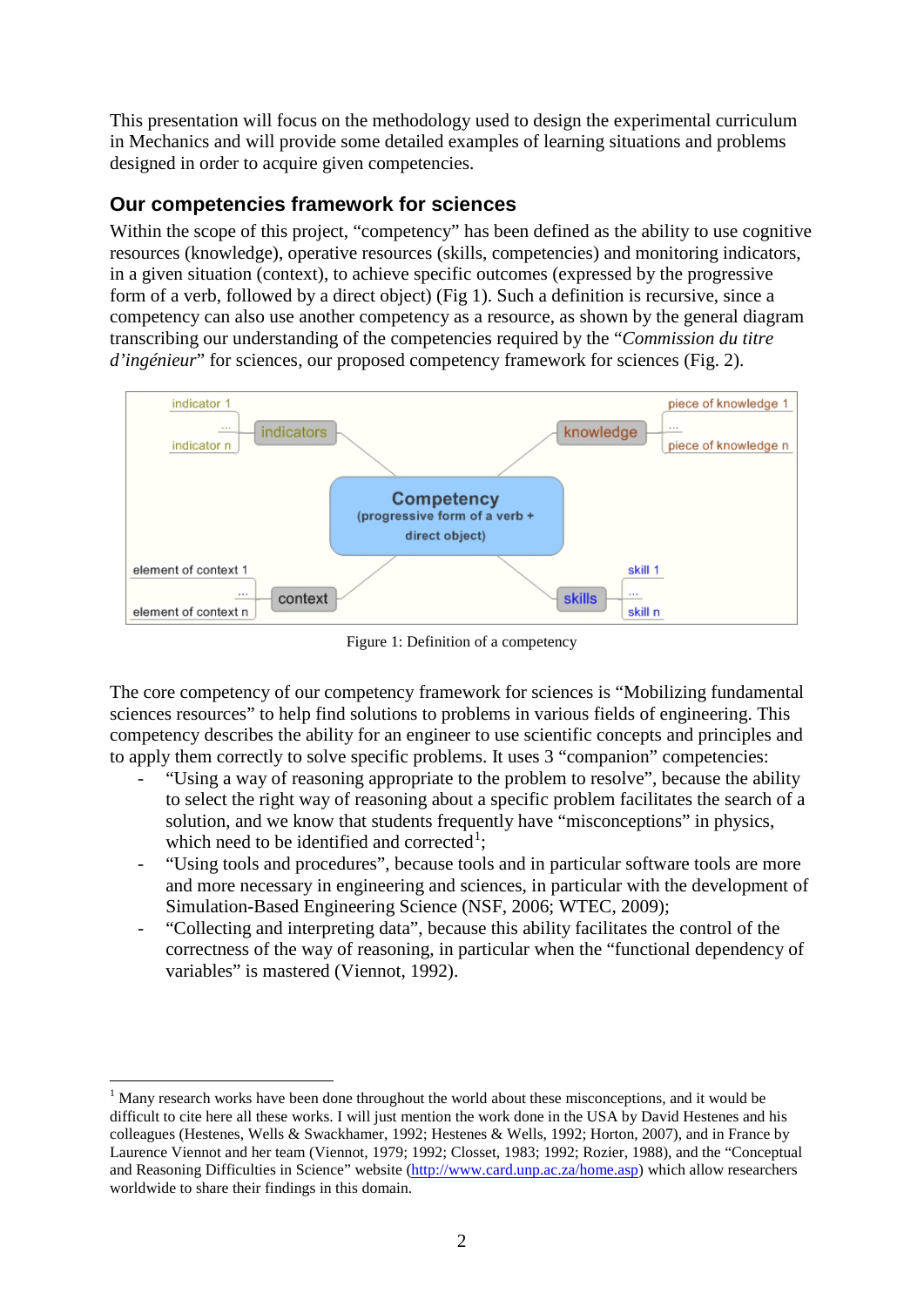

Figure 2: Our proposed competency framework for sciences

### **PBL as a relevant approach to acquire the required competencies**

Once the competency framework has been established and agreed, the question was "which instructional approach will allow our students to acquire and develop these competencies?" Problem-Based Learning<sup>[2](#page-2-0)</sup>, which has been implemented in CESI's School of Informatics, eXia, for several years (Sandel, Allard & Maufette, 2006) appeared as a good candidate.

Our experience in another domain (Informatics) revealed that PBL develops among our students the ability to identify and formulate a problem, and to set relevant parameters for the development of a solution. This is confirmed by Savery's article as "*a critical skill developed through PBL*" (2006, p. 13). And this is precisely the main skills which are mobilized by the first "companion" competency in our competency framework, "Using a way of reasoning appropriate to the problem to resolve".

Though PBL has not been much used in physics so far, it appears as having a great potential to align "teaching" and assessment when assessment means "assessment of competencies" and not only assessment of knowledge (Raine & Symons, 2005). This means, in other terms, that PBL is a good approach to acquire competencies.

The few experiments of PBL in physics which have been recently published provide contradictory results: for Sahin & Yorek (2009), there is no significant difference in terms of "expectations" and results between students having attended a traditional elementary course in physics and those having attended a PBL session; whereas for Ali & Rubani (2009), students

<span id="page-2-0"></span><sup>&</sup>lt;sup>2</sup> Many books and articles have been published on PBL since Barrows and Tamblyn's seminal book (Barrows  $\&$ Tamblyn, 1980), and it is difficult to cite all these works here. A good synthesis on this instructional method is provided by Savery's article introducing the first issue of the recent journal dedicated to this approach, *The Interdisciplinary Journal of Problem-based Learning* (Savery, 2006).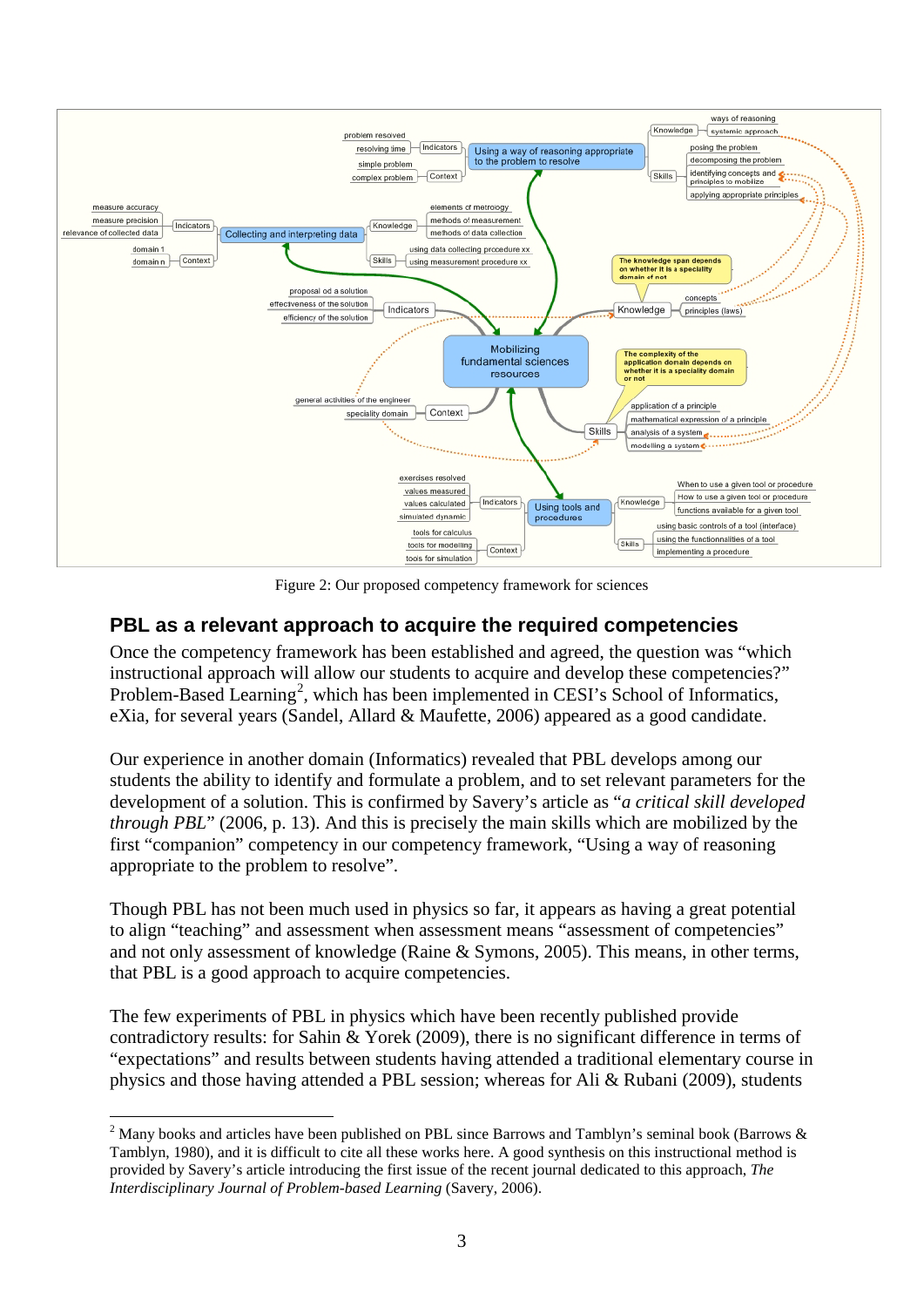having attended a PBL session show improvements in team work, presentation skills, interpersonal communication and critical thinking.

A recent meta-analysis of researches on PBL concludes that sciences, in general, are a domain where PBL has not been proven as more efficient than other instructional methods (Walker & Leary, 2009). But Jonassen & Hung (2008) point out that "all problems are not equal", and discuss the implications of such a statement for PBL. It appears, from this discussion, that efficiency of PBL is related to the problem used, and that a "good problem" should have the following characteristics:

- "*open ended, ill structured, however,*
	- o *with a moderate degree of structuredness;*
- *complex, however, the degree of complexity should*
	- o *be challenging and motivating, engaging students' interests;*
	- o *provide opportunities for students to examine the problem from multiple perspectives or disciplines;*
	- o *adapted to students' prior knowledge;*
	- o *adapted to students' cognitive development and readiness;*
- *authentic*

o *contextualized as to students' future or potential workplaces.*" (p. 16) According to these authors, problems suitable for PBL should fall into one of the following categories: Diagnosis – Solution problems, Decision-making problems, Policy problems and Design problems (Jonassen & Hung, 2008).

The latter category, "Design problems", perfectly fits with our objectives and our competency framework, and it allows our students to learn and apply a wide range of scientific concepts and principles to solve them. So, adoption of PBL was agreed.

But according to Jonassen & Hung (2008) we need to be careful: Design problems require "*more time for scoping the problem and gathering information*", and if we want to make sure that our students have acquired the right concepts and principles (and not "alternative" conceptions or ways of reasoning, we also have to take into account one of Savery's recommendations: "*A closing analysis of what has been learned from work with the problem and a discussion of what concepts and principles have been learned are essential. Given that PBL is a very engaging, motivating and involving form of experiential learning, learners are often very close to the immediate details of the problem and the proposed solution. The purpose of the post-experience debriefing process* […] *is to consolidate the learning and ensure that the experience has been reflected upon.*" (Savery, 2006, p. 14). The importance of debriefing to consolidate learning outcomes of any experience-based learning situation is also confirmed by many research works in the field of "*Didactique professionnelle*"[3](#page-3-0) , and in particular by Pastré (2004; 2006).

#### **An overview of the design process for the curriculum**

Our competency framework for sciences and the intention to use "Design problems" to develop a Problem-Based Learning curriculum were the basic inputs to the design process for the new curriculum.

<span id="page-3-0"></span><sup>&</sup>lt;sup>3</sup> This field of research has developed in France for more than 20 years to understand experience-based learning, particularly in work contexts. There are many publications in French. A good overview of this field of research is given by the following papers from Vergnaud (1992; 2004) and Pastré (2004; 2006; 2008).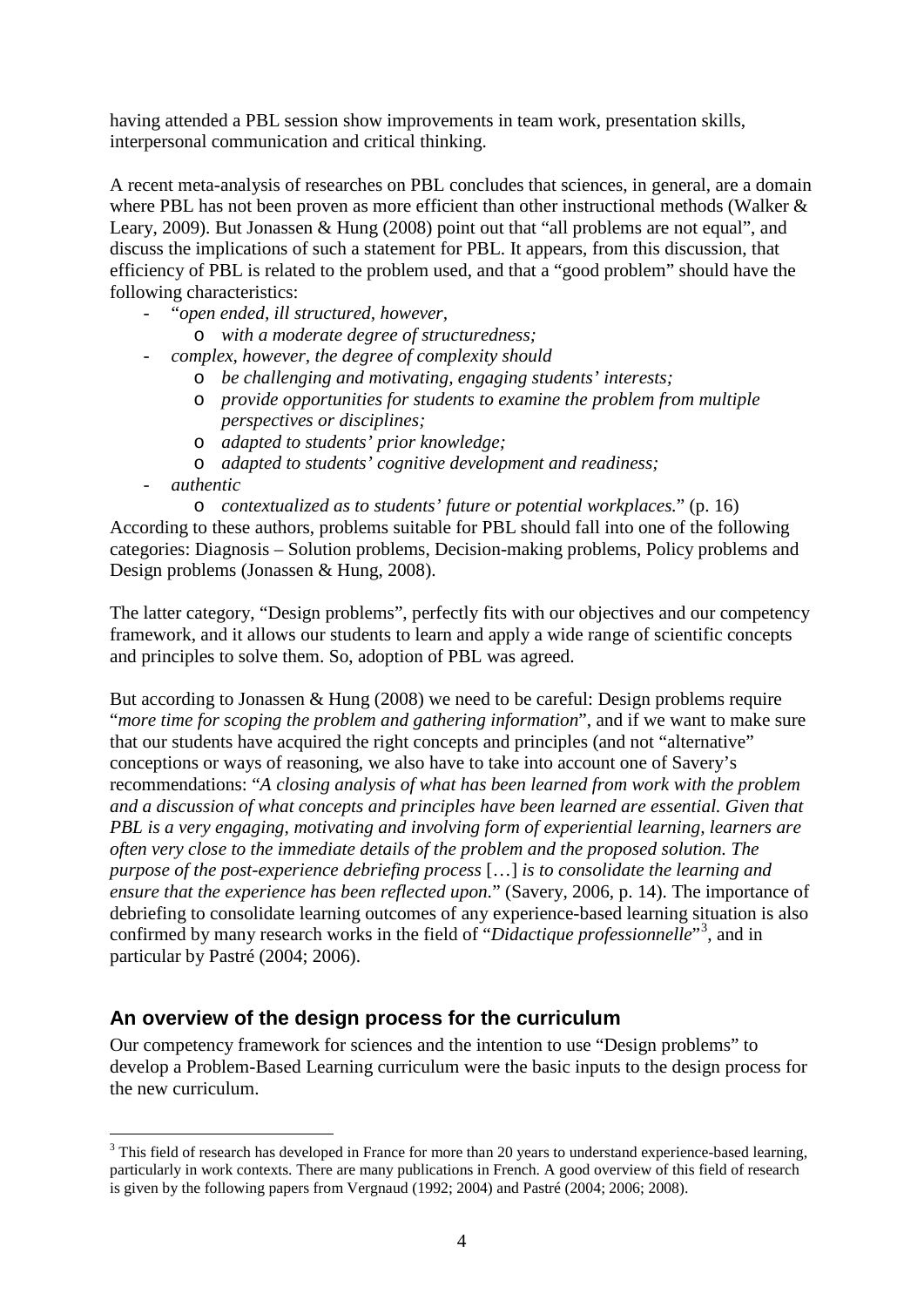The experimental curriculum should replace the traditional course, and allow the students to pass the same exams: it must be compliant with the traditional course programme, and allow learning the same concepts, the same principle, and learning when and how to apply them.

So, to be able to compare the traditional course programme and the new curriculum, we had to identify at a very detailed level the elements of the core competency acquired through the traditional course, which means to identify the abilities, the resources (knowledge, skills) mobilized and their contexts, i.e. the application fields. To achieve this, a teacher of the research group was asked to provide a detailed list of the learning objectives for the traditional course. These learning objectives were then translated into competency elements, allowing a very detailed description of the two parts of the curriculum (revision and course): each competency element is described within a context of application, with the associated concepts and principles which should be mastered, the associated tools including mathematical expressions that should be used, etc. An example is given below (Table 1)

| <b>Competency element</b>                                | Domain of application                                        | Concepts                          | <b>Principles</b>                | <b>Tools</b>                                                         |
|----------------------------------------------------------|--------------------------------------------------------------|-----------------------------------|----------------------------------|----------------------------------------------------------------------|
| Establishing the<br>kinematics of<br>oscillating systems | A system composed of a solid<br>and a spring (no friction)   | Back-moving force                 | Newton's second                  | Equation of<br>oscillatory motion<br>Modelling /<br>simulation tools |
|                                                          | A system composed of a solid<br>and a spring (with friction) | Back-moving force,<br>Friction    | 1aw                              |                                                                      |
|                                                          | Sustained oscillation                                        | Sustained oscillation,<br>Exciter | Fundamental mode<br>of vibration |                                                                      |

Table 1: Example of a detailed part of the competency-based description of the curriculum

In all, we determine 8 elements of the core competency which should be mastered, evidence being given through 24 fields of application during the revision part, and 6 elements of the core competency to acquire through 42 fields of application for the second part of the curriculum. The most important element of the core competency acquired during the course is "Analysing a mechanical system" which requires 20 different fields of application.

The list of these elements of the core competency was then circulated to the other teachers of the experimental group, and also to some others, for comments. The few comments provided were taken into account in the final version of the list, which will be used to design the PBL situations and to check their covering of the programme.

The second step was the design of the problems which will be used. The first problem was conceived and designed with the help of a PBL tutor from eXia, CESI School of Informatics, well-trained in the PBL approach and in Problem design, and who is himself an engineer. Then, after this first trial, a list of problems covering the curriculum has been established.

This first problem aims at giving evidences that basic concepts (such as velocity, acceleration, force, mass, weight, kinetics energy, potential energy…) and principles of Newtonian Physics are applied correctly. It covers 7 out of 8 of the core competency elements, and 20 out of 24 applications fields for the revision part of the course (power and concepts related to rotational / circular motion such as torque or momentum are not covered by this first problem). The results of the FCI test will help identify students having difficulties with these concepts and principles. The problem is introduced by a letter from a railway engineer to a friend who is physicist: "*I anticipate potential problems with our hump yard, and I fear that our new wagons rush down the hump with a final velocity much too high for our points, and end their course with too much energy for our buffers. According to what I remind from my courses in*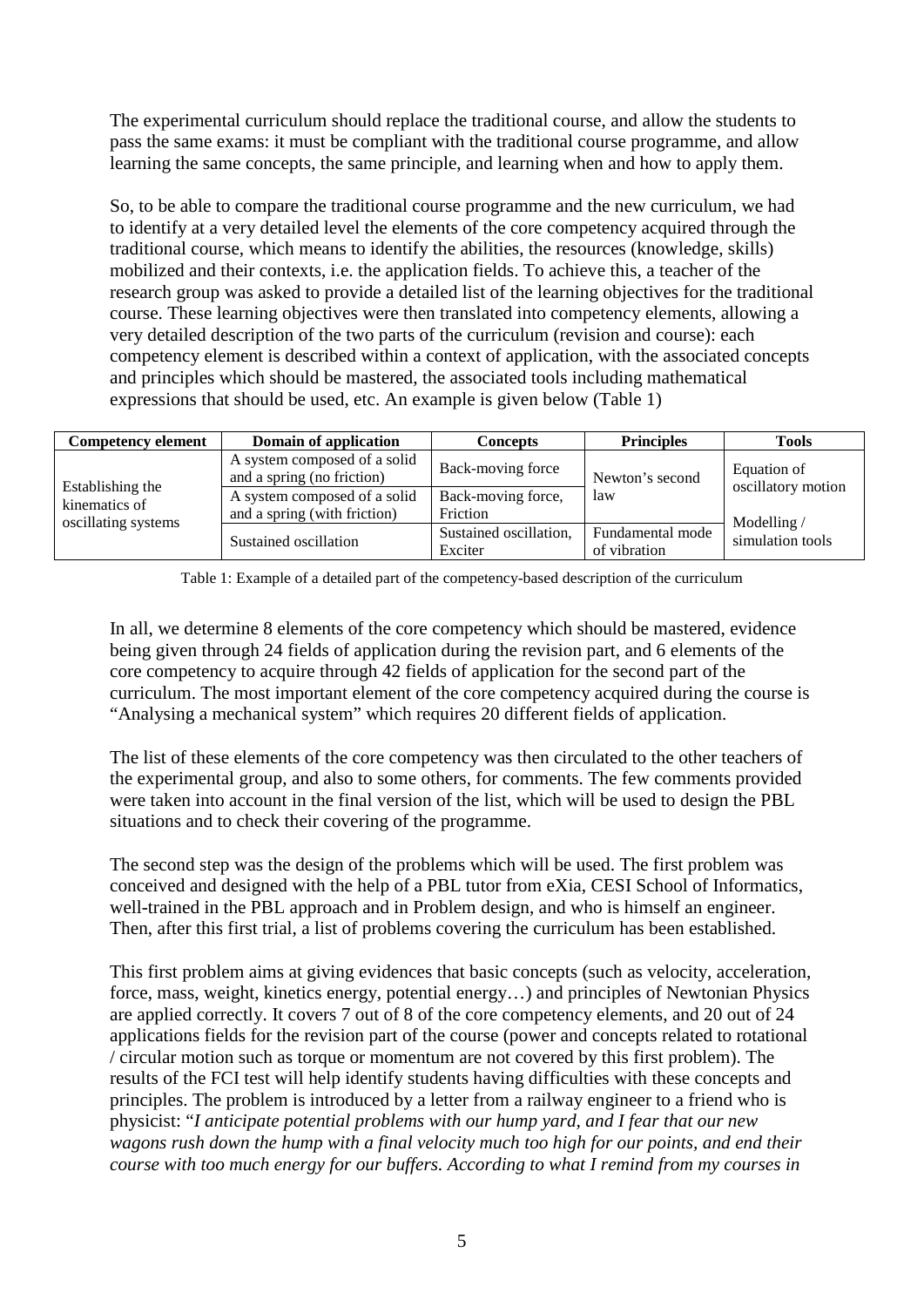*physics, this sort of things is calculable. We have a budget to buy new car retarders. Can you help me to dimension them?*"

The resources available to solve this problem are: a website explaining what is, and the different types of marshalling yards, including the hump yard; a video on internet showing the functioning of the hump yard; a document providing information about the hump yard, including its plan and profile (Fig. 3); the characteristics of different types of wagons; the characteristics of the bumpers and of car retarders (brakes)...



Figure 3: An example of resources for the Hump Yard Problem

For each problem, a good practice in eXia, which we decided to adopt, is that the authors develop a Tutor's Guide, which is enriched after every session in order to take into account tutors remarks, tricks and proposed improvements, and this has been done.

The second problem of the revision part intends to cover the elements of the core competency and the application fields which are not covered by the hump yard problem (power and rotational). It deals with the calculation of the efficiency of the brakes of a bicycle requested by an insurance company before an amateur cycling tour in the Alps.

The rest of the course will be replaced by 4 problems:

- Provide the characteristics of a new fastening system for a baby seat in a car resisting to a 60 mph frontal shock with a baby weighting 10kg.
- Provide the characteristics of a gear motor able to open in less than 1mn a large vertically-opening fire hall door with given characteristics.
- Calculate the length of the rotor blades for a helicopter having given characteristics.
- Explain why an amusement device crashes.

These 4 problems cover all the elements of competency and all the application fields of the second part of the course.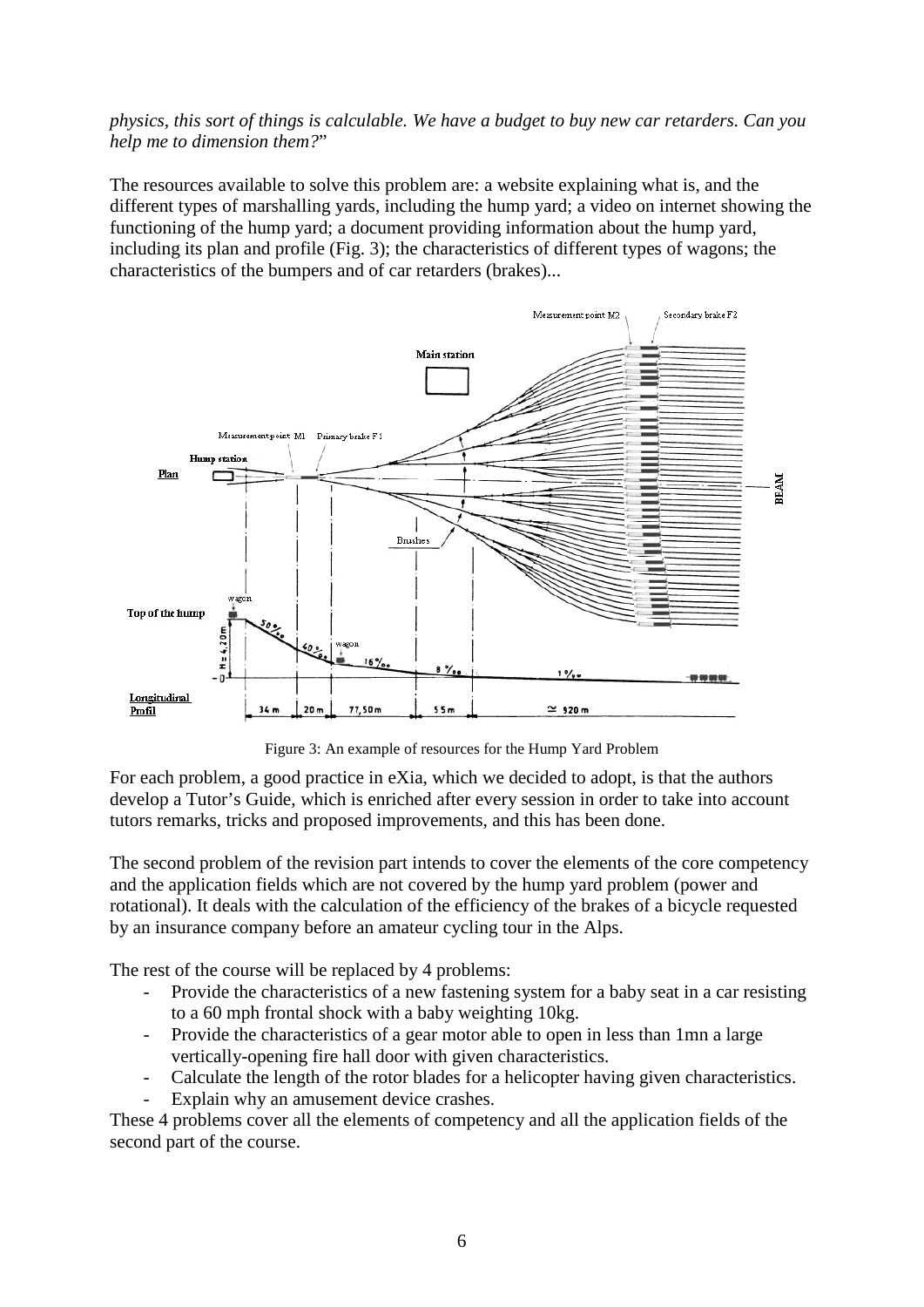This is where we are at the moment of this presentation: the problems are conceived and designed, some resources need to be produced, and the problems are to be validated against the detailed list of core competency elements and application domains.

# **The next steps**

One important step which will take place in September is training the teachers who will participate in delivering the experimental PBL curriculum to become PBL tutors. Though highly involved in the project since the beginning, when working with their colleague from eXia, they feel the necessity to attend, as observers, a PBL session in the School of Informatics, and then they asked for being trained as tutors. The main reason is that they discovered that students starting PBL are generally lacking of "*cognitive self-monitoring and self-regulation*" (Savery, 2006, p. 15), as their colleagues from eXia experienced it, and therefore students "*require significant instructional scaffolding to support the development of problem-solving skills, self-directed learning skills, and teamwork/collaboration skills to a level of self-sufficiency where the scaffolds can be removed*" (d°). This appears to be crucial for the project, especially since our students will have at the same time traditional courses in other disciplines, which is an instructional form they might prefer because they are used to it and because it requires less effort from them!

Prior to starting the experimentation of the new curriculum, as said in the introduction, all the students of the school will take the FCI test, and all the  $2<sup>nd</sup>$  and  $3<sup>rd</sup>$  year students will also take the MBT test. These tests have been ported onto our LMS, which is based on Moodle, and we still have to organise the test-taking in our 12 centres for October  $2<sup>nd</sup>$  and  $3<sup>rd</sup>$  year) and November  $(1<sup>st</sup>$  year).

And then, we will start the experimentation. Between November 2010 and February 2011, 1<sup>st</sup> year students will follow the first part of the course in Mechanics. About 100 of them will follow the new curriculum and the rest will attend the traditional course. Then, they will all take the FCI test for the second time, followed by the MBT test. Between March 2011 and June 2011, they will follow the second part of the course, with the same distribution between the experimental course and the traditional one. At the end, they will take again the MBT test.

In July 2011, we will analyse the effects of the experimental curriculum, by processing the results to the FCI and the MBT tests, and comparing them with the results obtained after the traditional course. But this is another story, which will be reported in a future presentation.

## **References**

Ali, A.H. & Rubani, S.N.K. (2009) Student-centred Learning: An Approach in Physics Learning Style using PBL Method. Available online at the following URL, accessed on 2010/08/16: [http://eprints.uthm.edu.my/294/1/ahmad\\_hadi\\_ali.\\_ICTLHE.pdf](http://eprints.uthm.edu.my/294/1/ahmad_hadi_ali._ICTLHE.pdf)

Barrows, H. S. & Tamblyn, R. M. (1980), *Problem based learning: an approach to medical education,* (New York, Springer).

Closset J.L. (1983). *Le raisonnement séquentiel en électrocinétique.* Thèse de troisième cycle, Université Paris 7-LD.P.E.S.

Closset J.L. (1992). Raisonnements en électricité et en électrodynamique. *Aster,* 14, pp. 143- 155.

Hestenes, D. Wells, M. & Swackhamer, G. (1992) Force Concept Inventory, in *The Physics Teacher*, Vol. 30, March 1992, 141-158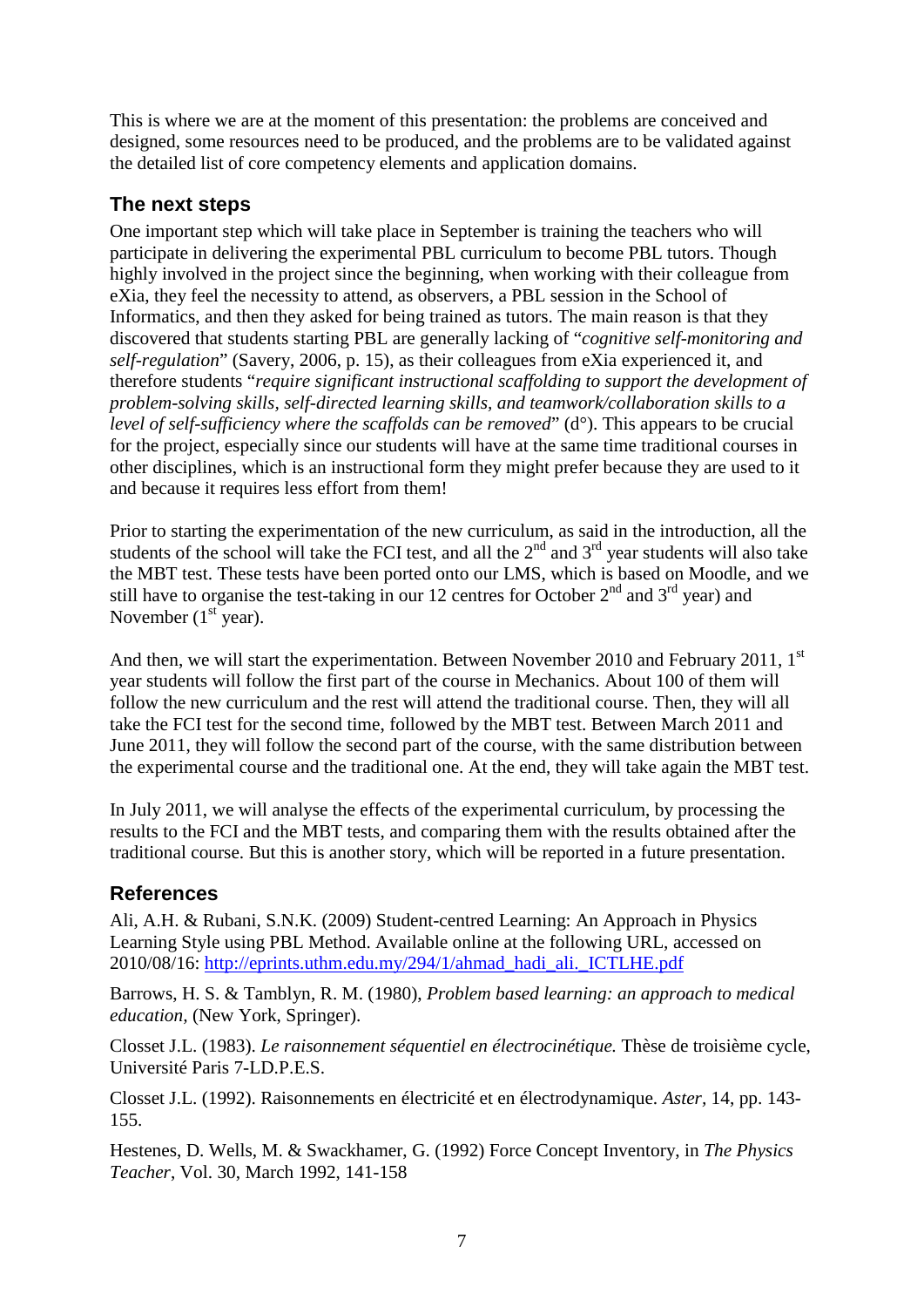Hestenes, D. Wells, M. (1992) A Mechanics Baseline Test, in *The Physics Teacher,* Vol. 30, March 1992, p. 159-166.

Horton, C (2007) Student Alternative Conceptions in Chemistry , in *California Journal of Science Education,* Volume VII, Issue 2 – Spring, 2007

Jonassen D.H. & Hung W. (2008) All Problems are not equal: Implications for Problem-Based Learning, in *The Interdisciplinary Journal of Problem-based Learning*, volume 2, no. 2 (Fall 2008), p. 6-28

NSF (2006) *Revolutionizing Engineering Science through Simulation*. Report of the National Science Foundation Blue Ribbon Panel on Simulation-Based Engineering Science. Available online at the following URL: [http://www.nsf.gov/pubs/reports/sbes\\_final\\_report.pdf,](http://www.nsf.gov/pubs/reports/sbes_final_report.pdf) accessed on 2010/08/16.

OECD & Global Science Forum (2006) *Evolution of Student Interest in Science and Technology Studies – Policy Report*. Available online at the following URL, accessed on 2010/08/16:<http://www.oecd.org/dataoecd/16/30/36645825.pdf>

Pastré, P. (2008) La didactique professionnelle : origine, fondements et perspectives, in *Travail et apprentissage n°1*, pp. 9-21

Pastré, P. (2006) Apprendre à faire, in BOURGEOIS, E. & CHAPELLE, G. *Apprendre et faire apprendre*. Paris : PUF, p. 109-121.

Pastré, P. (2004) L'ingénierie didactique professionnelle, in CARRE, P. & CASPAR, P. (dir.) *Traité des sciences et techniques de la formation.* 2<sup>e</sup> édition. Paris : Dunod, p 465-480.

Raine, D. & Symons, S. (2005) Experience of PBL in Physics in UK Higher Education, in Esa Poikela & Sari Poikela (eds.) *PBL in Context – Bridging Work and Education*. Tampere (FI): Tampere University Press, p. 67-78.

Rozier S. (1988). Le *raisonnement linéaire causal en thermodynamique classique élémentaire.*  Thèse, Université Paris 7-L.D.P.E.S

Sahin, M. & Yorek, N. (2009) A comparison of problem-based learning and traditional lecture students' expectations and course grades in an introductory physics classroom, in *Scientific Research and Essay* Vol.4 (8), August, 2009, pp. 753-762

Sandel, O. Allard, J.-L. Maufette, Y. (2006) Effets d'une formation par l'APP sur l'insertion en entreprise : évaluation et enseignements des stages de l'eXia, in Frenay, M. Raucent, B. & Wouters, P. *Actes du 4<sup>e</sup> colloque Questions de pédagogie dans l'enseignement supérieur – Les pédagogies actives : enjeux et conditions*. Louvain-la-Neuve (24-26 janvier 2007), p. 219- 228.

Savery, J.R. (2006) Overview of Problem-based Learning: Definitions and Distinctions, in *The Interdisciplinary Journal of Problem-based Learning*, volume 1, no. 1 (Spring 2006), p. 9-20

Vergnaud, G. (1992) Qu'est-ce que la didactique ? En quoi peut-elle intéresser la formation des adultes peu qualifiés ? in *Approches didactiques en formation d'adultes, Education Permanente n°111*, p. 19-31.

Vergnaud, G. (2004) Le développement cognitif de l'adulte, in CARRE, P. & CASPAR, P. (dir.) *Traité des sciences et techniques de la formation*. 2e édition. Paris : Dunod, p 219-233.

Viennot L. (1979). *Le raisonnement spontané en dynamique élémentaire.* Paris, Hermann.